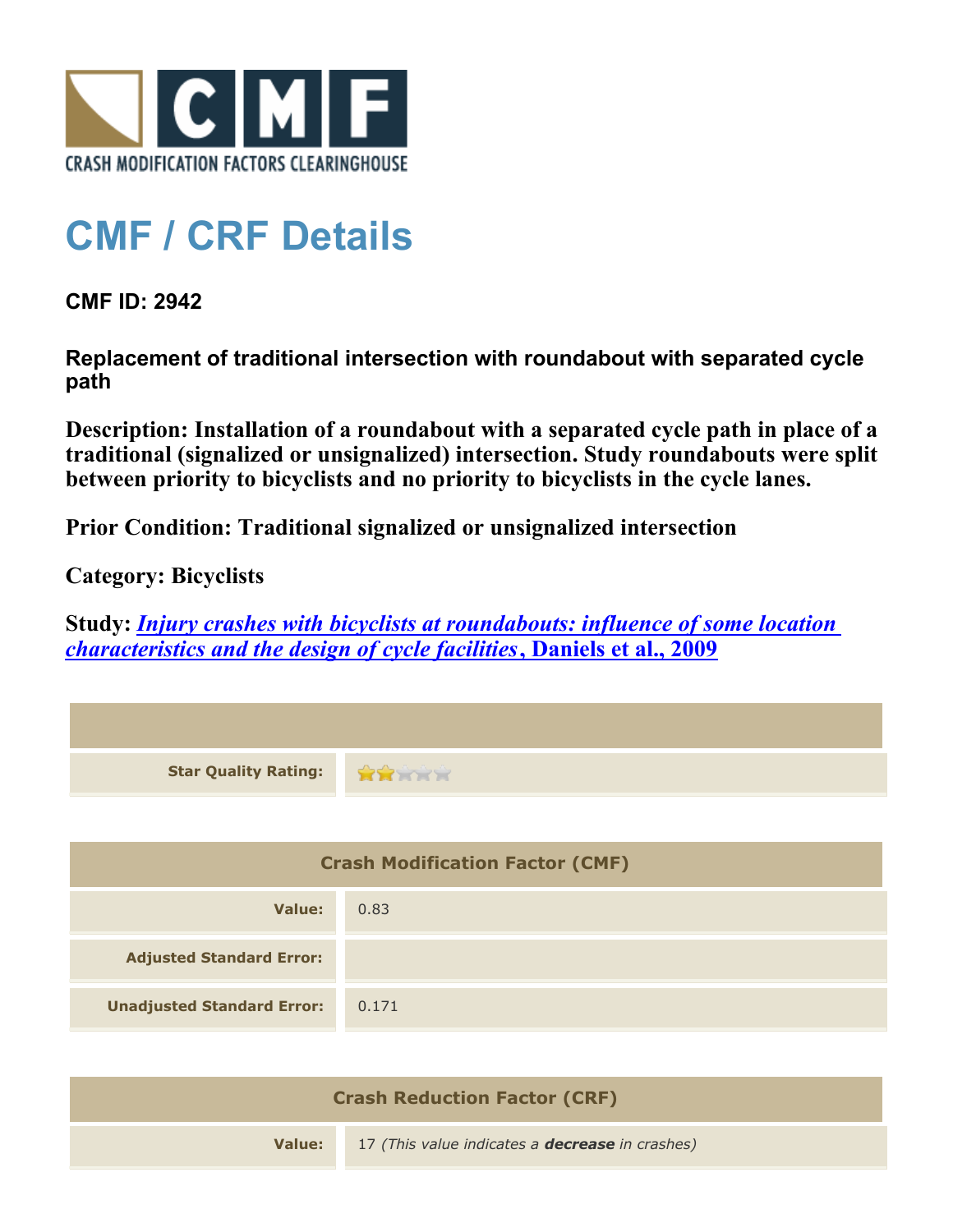**Adjusted Standard Error:**

**Unadjusted Standard Error:** 17.1

| <b>Applicability</b>                    |                                           |
|-----------------------------------------|-------------------------------------------|
| <b>Crash Type:</b>                      | Vehicle/bicycle                           |
| <b>Crash Severity:</b>                  | All                                       |
| <b>Roadway Types:</b>                   | Not Specified                             |
| <b>Number of Lanes:</b>                 |                                           |
| <b>Road Division Type:</b>              | All                                       |
| <b>Speed Limit:</b>                     |                                           |
| <b>Area Type:</b>                       | Urban                                     |
| <b>Traffic Volume:</b>                  |                                           |
| <b>Time of Day:</b>                     | All                                       |
| If countermeasure is intersection-based |                                           |
| <b>Intersection Type:</b>               | Roadway/roadway (not interchange related) |
| <b>Intersection Geometry:</b>           | Not specified                             |
| <b>Traffic Control:</b>                 | Roundabout                                |
| <b>Major Road Traffic Volume:</b>       |                                           |
| <b>Minor Road Traffic Volume:</b>       |                                           |

| <b>Development Details</b>      |              |
|---------------------------------|--------------|
| <b>Date Range of Data Used:</b> | 1991 to 2001 |
| <b>Municipality:</b>            |              |